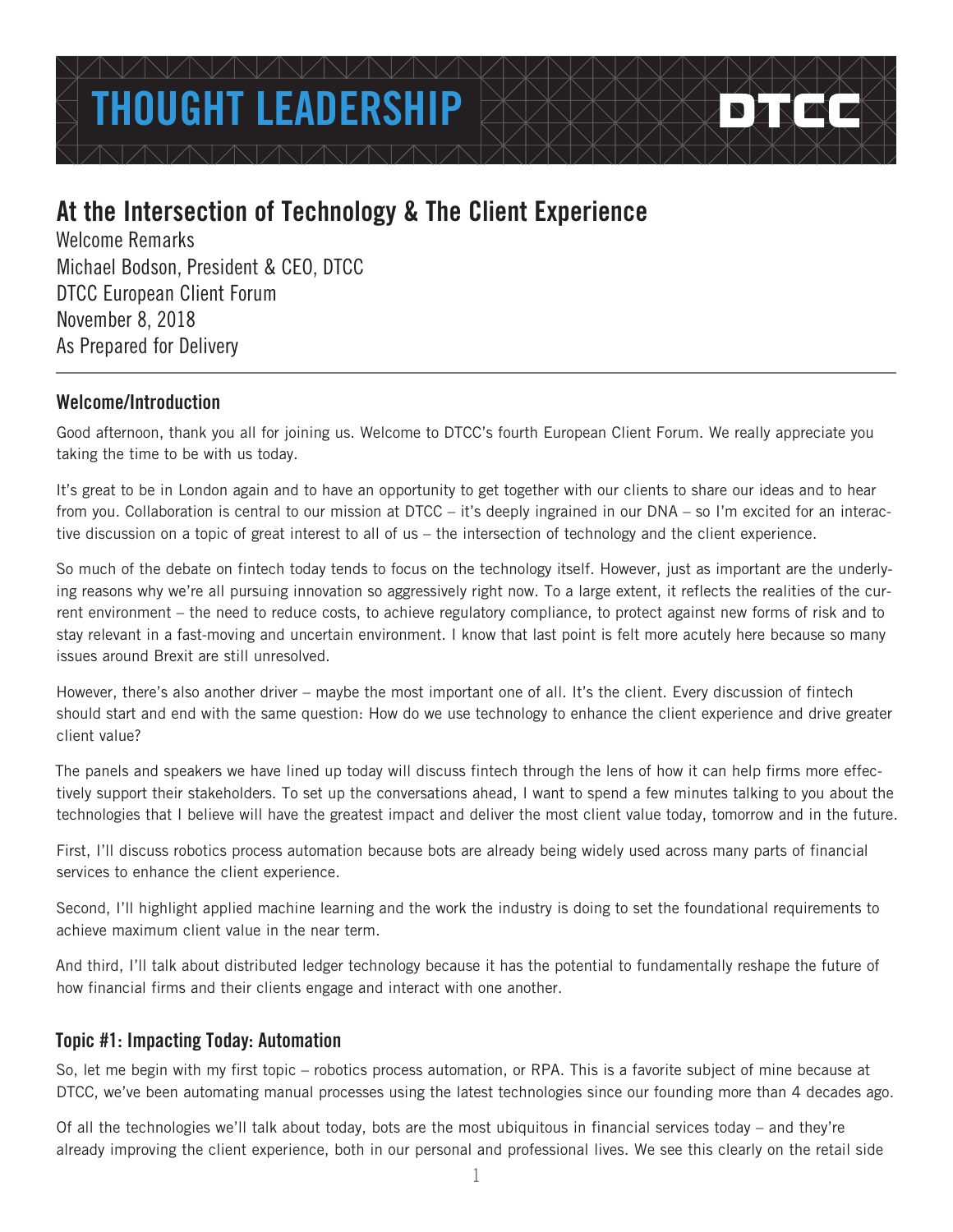of banking and in wealth management, for instance, where robo-advisors are becoming more common every day.

Not surprisingly, progress is also being made in integrating RPA into the back office. And as the technology continues to mature, bots will be able to take on a wider range of complex and labor-intensive processes, such as gathering data from multiple applications, managing client master data and avoiding dual data entry.

What firms find so exciting about the technology is that it's capable of not only delivering cost and productivity benefits, but it can also drive more transformational client engagement and personalized service.

#### Bots Supporting GTR Onboarding

At DTCC, for example, we're in the process of integrating bots into our infrastructure to support client onboarding for our Global Trade Repository. We selected this as one of our first pilots for several reasons, but the major driver was the recognition that our client community is often faced with short timeframes to onboard following changes to regulations or in response to market events like Brexit. I'm pleased to say that we've seen initial success with our one-click through onboarding process.

Longer term, we believe bots can optimize the onboarding process across three dimensions:

- Mitigating risk by reducing manual error rates,
- Speeding up the process for clients by highlighting exceptions earlier, and
- By adding a level of consistency that simplifies the onboarding lifecycle.

This should translate into a better client experience and increased client value. It should also enable our human staff to devote their time to solving more complex client issues or to building stronger client relationships.

We're also advancing other automation initiatives, and our experience so far has been positive. In the not-too-distant future, it's likely that bots will be able to manage many "run the bank" processes for firms across the industry.

#### Coordination Across the Enterprise

However, a word of caution – there are risk implications of a digital workforce. That's why it's so critical that automation initiatives are carefully managed and coordinated across the enterprise and appropriate controls and governance are established before RPA programs are rolled out.

We've all heard the stories of some members of our industry who have launched aggressive bot programs, attempting to quickly lock in savings and efficiencies, only to lose control over where and how they were implemented. I believe it's best summed up by the saying that bots are great in that they can do the same task correctly, at blazing speed, on many transactions on a 24 x 7 basis. The bad news is they can do the same task incorrectly, at blazing speed, on many transactions on a 24 x 7 basis.

As I said, coordination and governance are critical success factors.

### Topic #2: Transforming Tomorrow: Applied Machine Learning

While RPA initiatives continue to advance, the industry is also making excellent progress on applied machine learning – an area that represents the next frontier in the digital transformation of post-trade processing. However, it's future success depends largely on getting the foundational requirements right today.

The industry is still in the early stages of applying machine learning to solve business challenges, and I expect to see advancements quickly within the next 2 to 5 years. What's driving this trend is data and how it can be used to support business growth and enhance the client experience.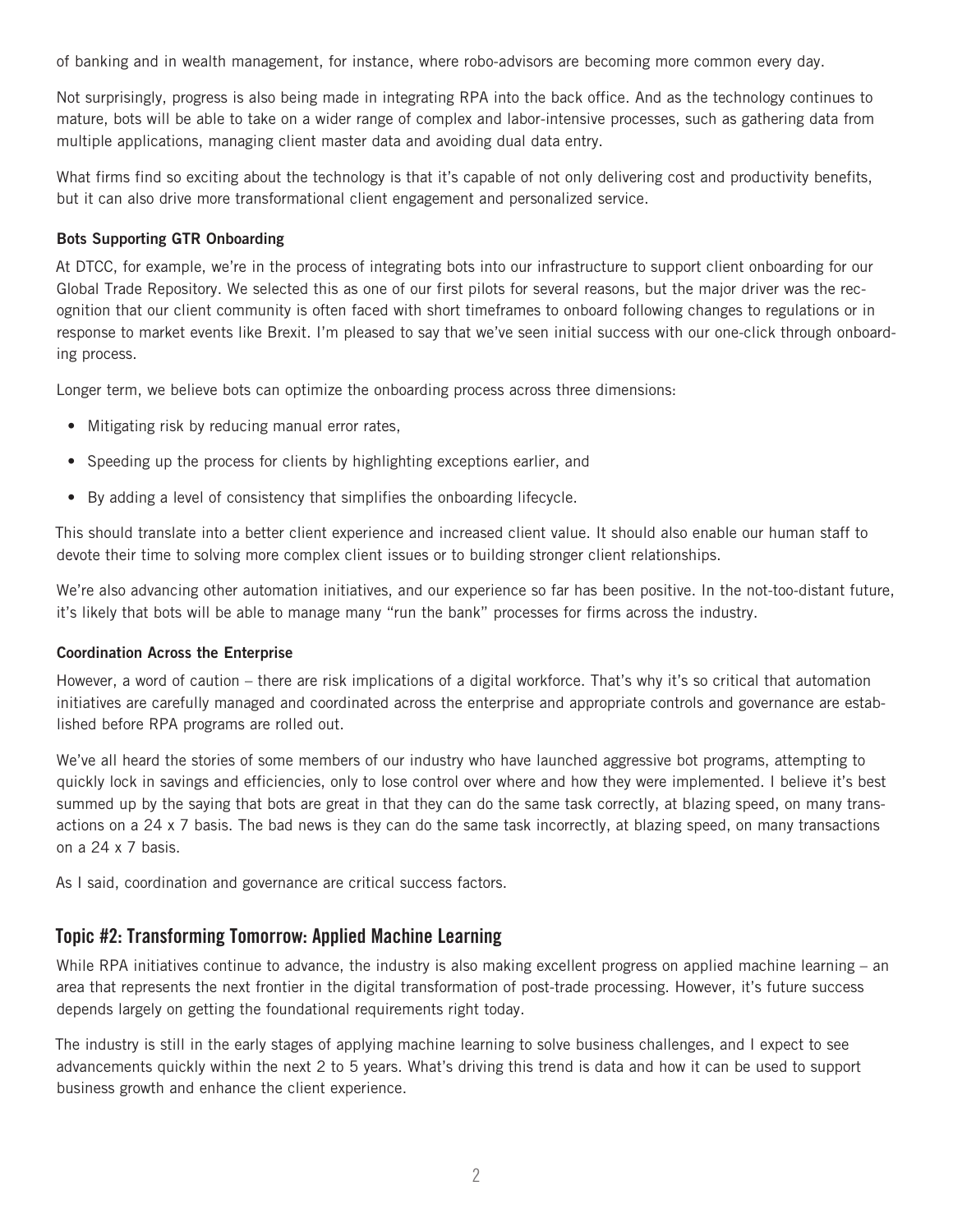#### Big Data

The Big Data movement that took off less than a decade ago was a success in that financial firms now store more data across more dimensions than ever imagined. However, our capacity to collect data has not been matched by our capability to create the sophisticated analytical tools and systems to draw out insights or conclusions. Machine learning has the potential to change that.

#### Foundational Requirements

Of course, maximizing the value of this technology requires the right foundational strategy and approach. I want to highlight three areas of priority:

*The first* is the need to create and use the most robust data sets possible. Normalizing and standardizing data prior to analysis is important to ensuring that modeling results are accurate. But machine learning, unlike any of the technologies we use today, thrives on complete datasets because it seeks out patterns that may unearth a risk, trend or key insight.

Blythe Masters, CEO of Digital Asset, summed it up at Sibos a few weeks ago when she said:

*"All of these technologies, DLT, AI, ML, Robotics, Big Data Analytics - are highly dependent on a foundation of clean, high quality data in one place, easily accessible. Without that, these technologies will turn dirty data into dirty data cubed."* 

And just a few weeks ago, we performed a demo of our renovated credit systems for a US regulator and highlighted the difficulties we had aggregating risk information 5 years ago versus today. She reacted by saying "I thought you all had great systems."

I explained that while we had robust processing systems, they weren't built with the use of data for analytics in mind, and so we had to change our mind-set completely in terms of data as an asset versus data as a fuel for processing.

*The second* building block is recruiting, developing and retaining data scientists and technologists who can work with the algorithms and train them to validate their results. As you can imagine, this is especially critical when using machine learning for risk management purposes.

*The third* requirement is addressing concerns around data security and confidentiality. These can be thorny issues, so the industry is going to need to work through them during these early days. As a user-owned and governed market infrastructure, DTCC comes at this with a unique perspective, and we look forward to being part of the industry conversation on data usage.

We all understand the need for confidentiality in data usage. Similarly, we're in the position in areas like FRTB to utilize client data to provide significant support for clients in terms of capital usage, risk reporting and other key concerns. However, the question we have to answer is this: How do we balance the need for privacy with the need to utilize data for beneficial reasons?

# Topic #3: Shaping the Future: Distributed Ledger Technology

To recap for a moment, robotics process automation is delivering real value to solve business challenges today…and machine learning is just starting to make an impact on post-trade processing, with its best days still ahead of it.

Interestingly, the technology that's gotten the most exposure – distributed ledgers – is the one that's the most complex in terms of delivering client value. It's also, however, the one with the most potential to transform how the industry transacts and supports clients.

#### TIW & US Equity Market Study

At DTCC, I'm very proud that we're leading one of the largest DLT initiatives to date – the re-platforming of the Trade Information Warehouse. Our work is helping to lay the foundation for the industry to leverage a shared, common auditable database.